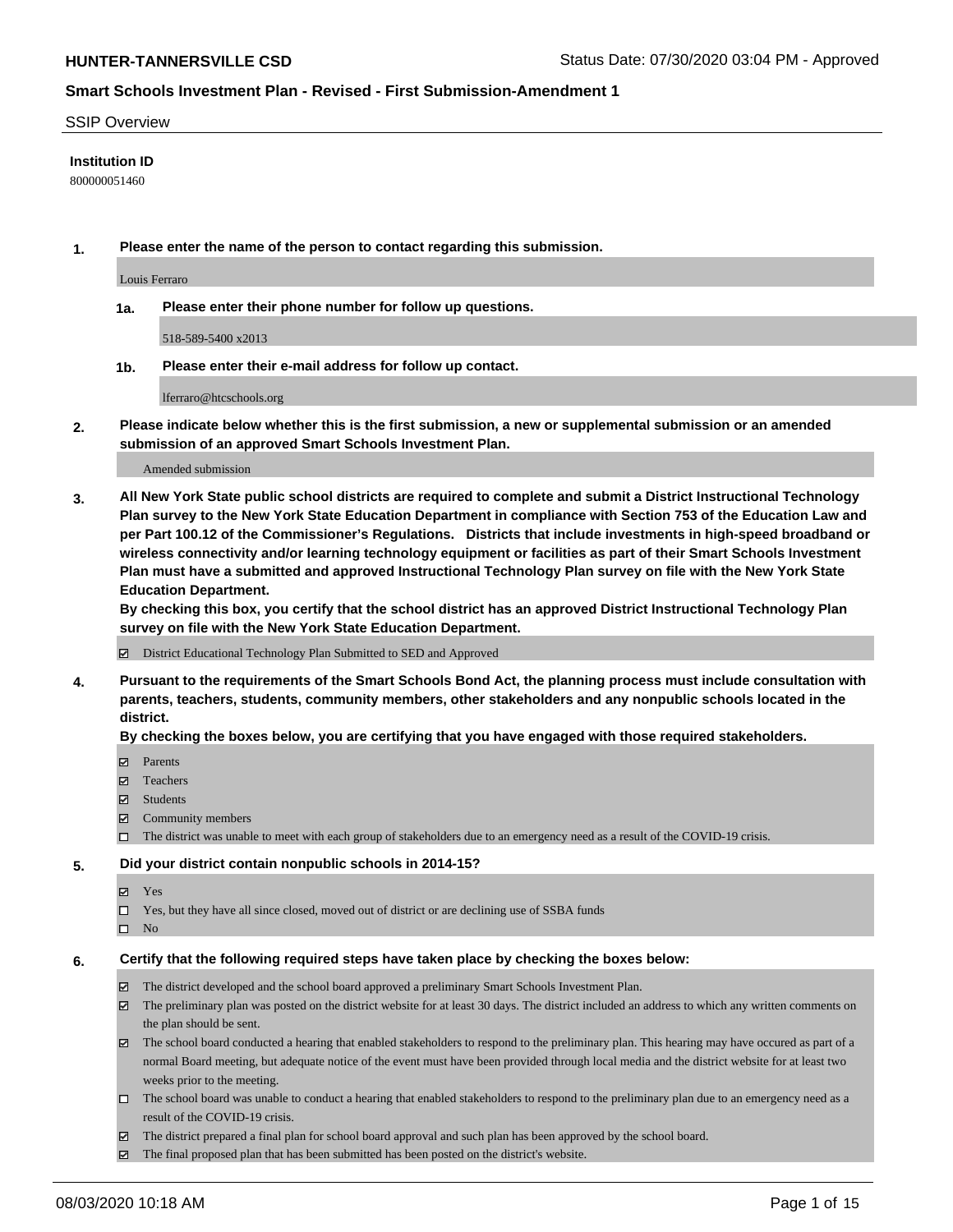SSIP Overview

**6a. Please upload the proposed Smart Schools Investment Plan (SSIP) that was posted on the district's website, along with any supporting materials. Note that this should be different than your recently submitted Educational Technology Survey. The Final SSIP, as approved by the School Board, should also be posted on the website and remain there during the course of the projects contained therein.**

Smart School Ammendment 1 06-20-2019.pdf Rhinebeck Architecture Itemized Quote.pdf

**6b. Enter the webpage address where the final Smart Schools Investment Plan is posted. The Plan should remain posted for the life of the included projects.**

https://sites.google.com/htcschools.org/htc/district/technology-information

**7. Please enter an estimate of the total number of students and staff that will benefit from this Smart Schools Investment Plan based on the cumulative projects submitted to date.**

400

**8. An LEA/School District may partner with one or more other LEA/School Districts to form a consortium to pool Smart Schools Bond Act funds for a project that meets all other Smart School Bond Act requirements. Each school district participating in the consortium will need to file an approved Smart Schools Investment Plan for the project and submit a signed Memorandum of Understanding that sets forth the details of the consortium including the roles of each respective district.**

 $\Box$  The district plans to participate in a consortium to partner with other school district(s) to implement a Smart Schools project.

**9. Please enter the name and 6-digit SED Code for each LEA/School District participating in the Consortium.**

| <b>Partner LEA/District</b> | <b>ISED BEDS Code</b> |
|-----------------------------|-----------------------|
| (No Response)               | (No Response)         |

**10. Please upload a signed Memorandum of Understanding with all of the participating Consortium partners.**

(No Response)

**11. Your district's Smart Schools Bond Act Allocation is:**

\$214,536

**12. Final 2014-15 BEDS Enrollment to calculate Nonpublic Sharing Requirement**

|            | Public Enrollment | l Nonpublic Enrollment | <b>Total Enrollment</b> | l Nonpublic Percentage |
|------------|-------------------|------------------------|-------------------------|------------------------|
| Enrollment | 326               | 38                     | 364.00                  | 10.44                  |

**13. This table compares each category budget total, as entered in that category's page, to the total expenditures listed in the category's expenditure table. Any discrepancies between the two must be resolved before submission.**

|                                                 | Sub-Allocations   | <b>Expenditure Totals</b> | <b>Difference</b> |
|-------------------------------------------------|-------------------|---------------------------|-------------------|
| School Connectivity                             | 0.00              | 0.00                      | 0.00              |
| Connectivity Projects for<br><b>Communities</b> | $\overline{0.00}$ | 0.00                      | 0.00              |
| <b>Classroom Technology</b>                     | 0.00              | 0.00                      | 0.00              |
| Pre-Kindergarten Classrooms                     | 0.00              | 0.00                      | 0.00              |
| Replace Transportable<br><b>Classrooms</b>      | $\overline{0.00}$ | 0.00                      | 0.00              |
| High-Tech Security Features                     | 27,130.00         | 27,130.00                 | 0.00              |
| Nonpublic Loan                                  | 0.00              | 0.00                      | 0.00              |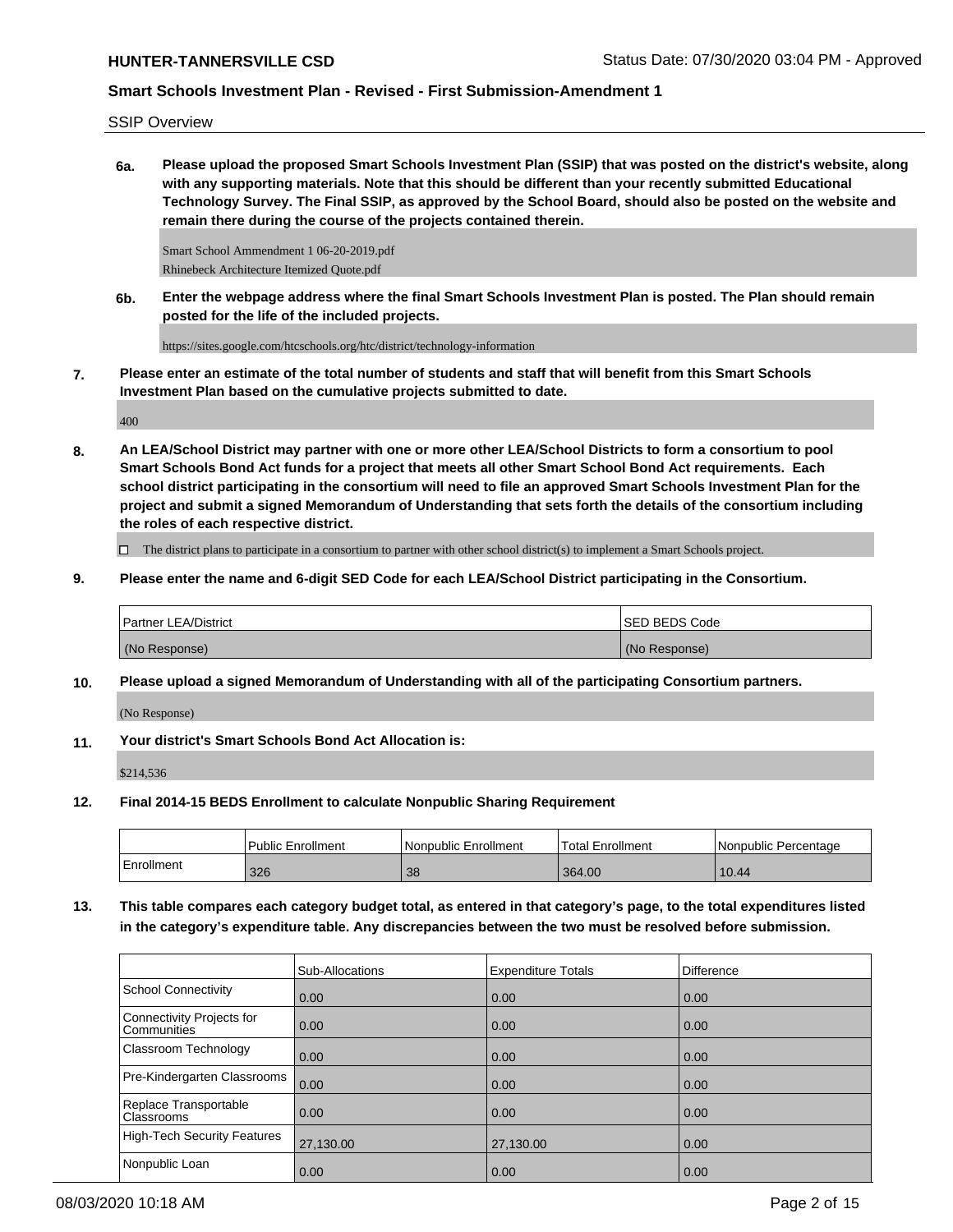SSIP Overview

|         | <b>Sub-Allocations</b> | Expenditure Totals | <b>Difference</b> |
|---------|------------------------|--------------------|-------------------|
| Totals: | 27,130                 | 27,130             |                   |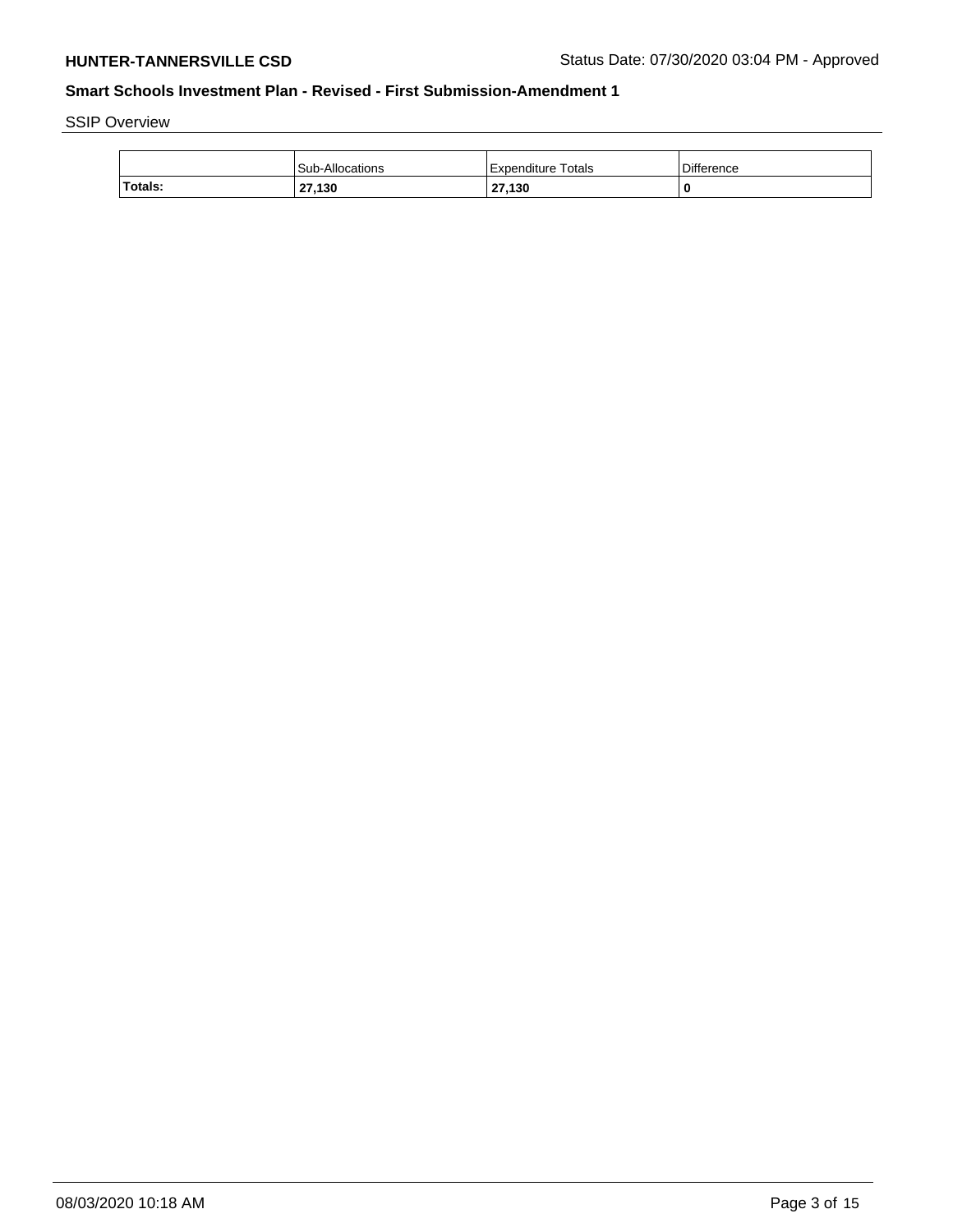School Connectivity

- **1. In order for students and faculty to receive the maximum benefit from the technology made available under the Smart Schools Bond Act, their school buildings must possess sufficient connectivity infrastructure to ensure that devices can be used during the school day. Smart Schools Investment Plans must demonstrate that:**
	- **• sufficient infrastructure that meets the Federal Communications Commission's 100 Mbps per 1,000 students standard currently exists in the buildings where new devices will be deployed, or**
	- **• is a planned use of a portion of Smart Schools Bond Act funds, or**
	- **• is under development through another funding source.**

**Smart Schools Bond Act funds used for technology infrastructure or classroom technology investments must increase the number of school buildings that meet or exceed the minimum speed standard of 100 Mbps per 1,000 students and staff within 12 months. This standard may be met on either a contracted 24/7 firm service or a "burstable" capability. If the standard is met under the burstable criteria, it must be:**

**1. Specifically codified in a service contract with a provider, and**

**2. Guaranteed to be available to all students and devices as needed, particularly during periods of high demand, such as computer-based testing (CBT) periods.**

**Please describe how your district already meets or is planning to meet this standard within 12 months of plan submission.**

(No Response)

**1a. If a district believes that it will be impossible to meet this standard within 12 months, it may apply for a waiver of this requirement, as described on the Smart Schools website. The waiver must be filed and approved by SED prior to submitting this survey.**

 $\Box$  By checking this box, you are certifying that the school district has an approved waiver of this requirement on file with the New York State Education Department.

**2. Connectivity Speed Calculator (Required). If the district currently meets the required speed, enter "Currently Met" in the last box: Expected Date When Required Speed Will be Met.**

|                  | l Number of     | Required Speed | Current Speed in | Expected Speed | Expected Date                           |
|------------------|-----------------|----------------|------------------|----------------|-----------------------------------------|
|                  | <b>Students</b> | In Mbps        | l Mbps           | to be Attained | When Required                           |
|                  |                 |                |                  |                | l Within 12 Months ISpeed Will be Met l |
| Calculated Speed | (No Response)   | 0.00           | (No Response)    | (No Response)  | (No Response)                           |

**3. Describe how you intend to use Smart Schools Bond Act funds for high-speed broadband and/or wireless connectivity projects in school buildings.**

(No Response)

**4. Describe the linkage between the district's District Instructional Technology Plan and how the proposed projects will improve teaching and learning. (There should be a link between your response to this question and your responses to Question 1 in Section IV - NYSED Initiatives Alignment: "Explain how the district use of instructional technology will serve as a part of a comprehensive and sustained effort to support rigorous academic standards attainment and performance improvement for students."** 

**Your answer should also align with your answers to the questions in Section II - Strategic Technology Planning and the associated Action Steps in Section III - Action Plan.)**

(No Response)

**5. If the district wishes to have students and staff access the Internet from wireless devices within the school building, or in close proximity to it, it must first ensure that it has a robust Wi-Fi network in place that has sufficient bandwidth to meet user demand.**

**Please describe how you have quantified this demand and how you plan to meet this demand.**

(No Response)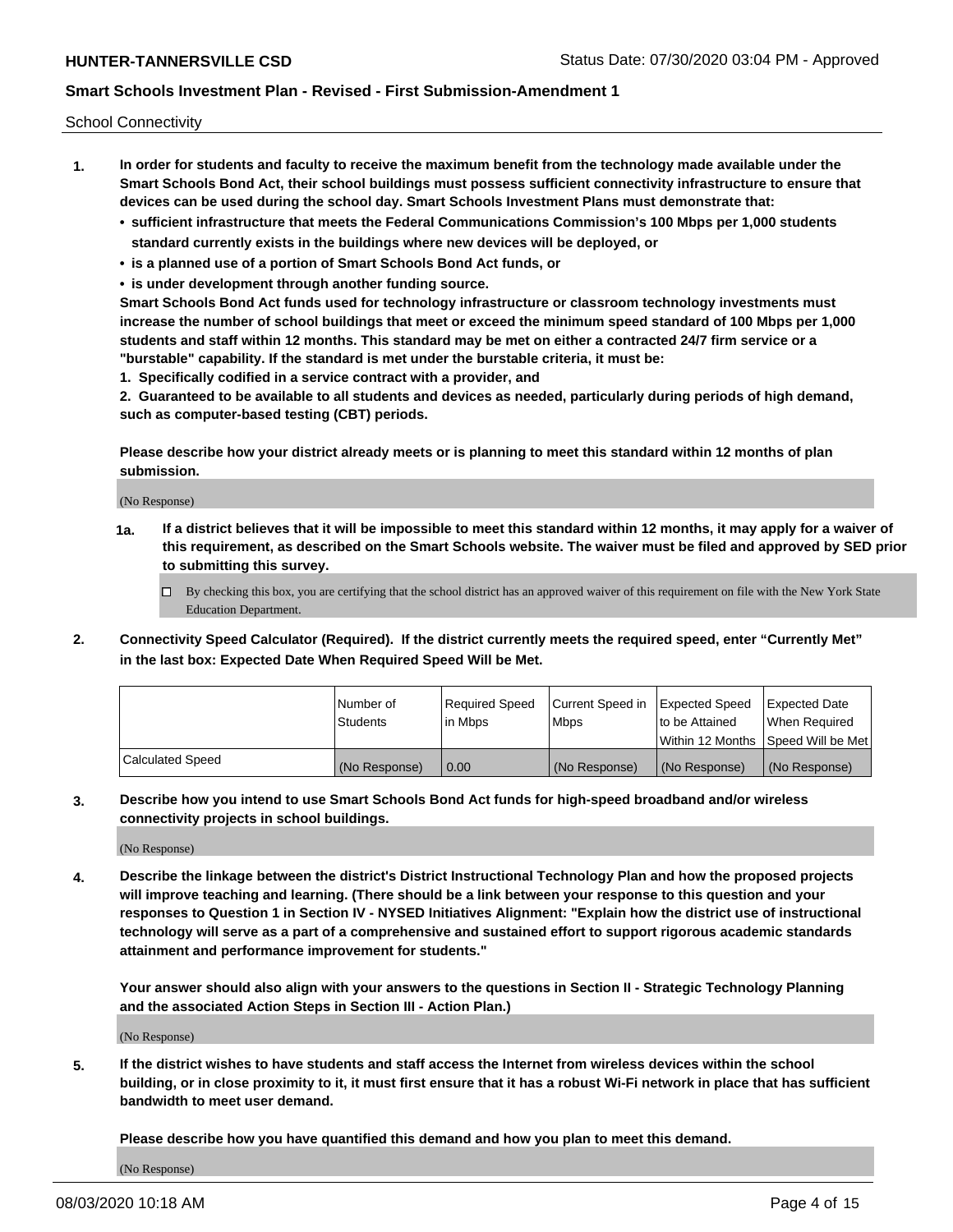School Connectivity

**6. Smart Schools plans with any expenditures in the School Connectivity category require a project number from the Office of Facilities Planning. Districts must submit an SSBA LOI and receive project numbers prior to submitting the SSIP. As indicated on the LOI, some projects may be eligible for a streamlined review and will not require a building permit.**

**Please indicate on a separate row each project number given to you by the Office of Facilities Planning.**

| Project Number |  |
|----------------|--|
| (No Response)  |  |

**7. Certain high-tech security and connectivity infrastructure projects may be eligible for an expedited review process as determined by the Office of Facilities Planning.**

### **Was your project deemed eligible for streamlined review?**

(No Response)

### **8. Include the name and license number of the architect or engineer of record.**

| Name          | License Number |
|---------------|----------------|
| (No Response) | (No Response)  |

### **9. Public Expenditures – Loanable (Counts toward the nonpublic loan calculation)**

| Select the allowable expenditure type.<br>Repeat to add another item under each type. | <b>PUBLIC</b> Items to be<br>l Purchased | Quantity           | Cost Per Item    | <b>Total Cost</b> |
|---------------------------------------------------------------------------------------|------------------------------------------|--------------------|------------------|-------------------|
| (No Response)                                                                         | (No Response)                            | l (No<br>Response) | (No<br>Response) | $\overline{0.00}$ |
|                                                                                       |                                          | 0                  | 0.00             |                   |

## **10. Public Expenditures – Non-Loanable (Does not count toward nonpublic loan calculation)**

| Select the allowable expenditure<br>type.<br>Repeat to add another item under<br>each type. | <b>PUBLIC</b> Items to be purchased | Quantity      | Cost per Item | <b>Total Cost</b> |
|---------------------------------------------------------------------------------------------|-------------------------------------|---------------|---------------|-------------------|
| (No Response)                                                                               | (No Response)                       | (No Response) | (No Response) | 0.00              |
|                                                                                             |                                     |               | 0.00          |                   |

#### **11. Final 2014-15 BEDS Enrollment to calculate Nonpublic Sharing Requirement (no changes allowed.)**

|            | Public Enrollment | l Nonpublic Enrollment | <b>Total Enrollment</b> | Nonpublic Percentage |
|------------|-------------------|------------------------|-------------------------|----------------------|
| Enrollment | 326               | 38                     | 364.00                  | 10.44                |

#### **12. Total Public Budget - Loanable (Counts toward the nonpublic loan calculation)**

|                                                      | Public Allocations | <b>Estimated Nonpublic Loan</b><br>Amount | Estimated Total Sub-Allocations |
|------------------------------------------------------|--------------------|-------------------------------------------|---------------------------------|
| Network/Access Costs                                 | (No Response)      | 0.00                                      | 0.00                            |
| School Internal Connections and<br><b>Components</b> | (No Response)      | 0.00                                      | 0.00                            |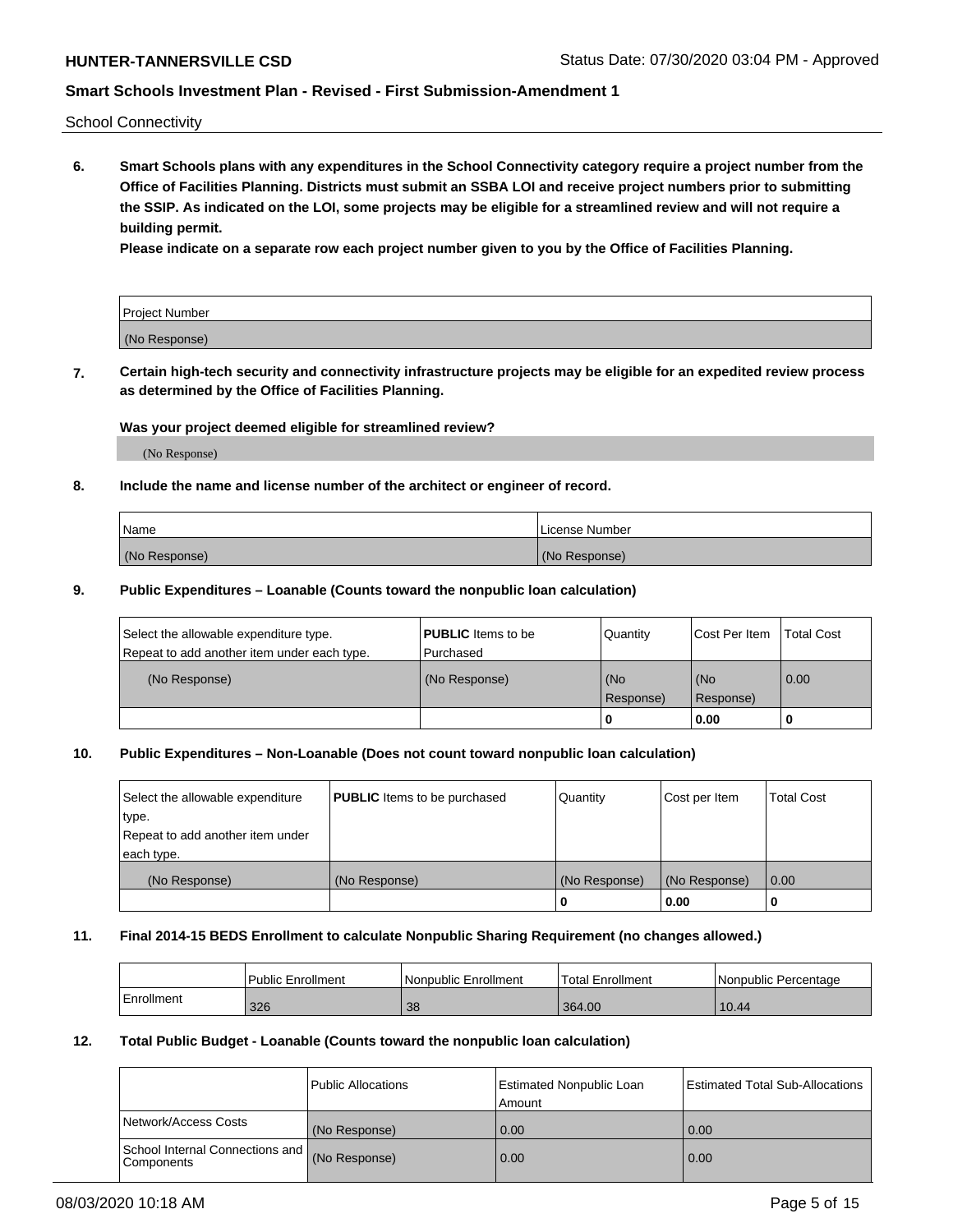School Connectivity

|         | Public Allocations | <b>Estimated Nonpublic Loan</b><br>l Amount i | <b>Estimated Total Sub-Allocations</b> |
|---------|--------------------|-----------------------------------------------|----------------------------------------|
| Other   | (No Response)      | 0.00                                          | 0.00                                   |
| Totals: | 0.00               | 0                                             |                                        |

# **13. Total Public Budget – Non-Loanable (Does not count toward the nonpublic loan calculation)**

|                                                   | Sub-<br>Allocation |
|---------------------------------------------------|--------------------|
|                                                   |                    |
| Network/Access Costs                              | (No Response)      |
| <b>Outside Plant Costs</b>                        | (No Response)      |
| <b>School Internal Connections and Components</b> | (No Response)      |
| Professional Services                             | (No Response)      |
| Testing                                           | (No Response)      |
| <b>Other Upfront Costs</b>                        | (No Response)      |
| <b>Other Costs</b>                                | (No Response)      |
| <b>Totals:</b>                                    | 0.00               |

# **14. School Connectivity Totals**

|                          | Total Sub-Allocations |
|--------------------------|-----------------------|
| Total Loanable Items     | $\overline{0.00}$     |
| Total Non-Ioanable Items | $\overline{0.00}$     |
| Totals:                  |                       |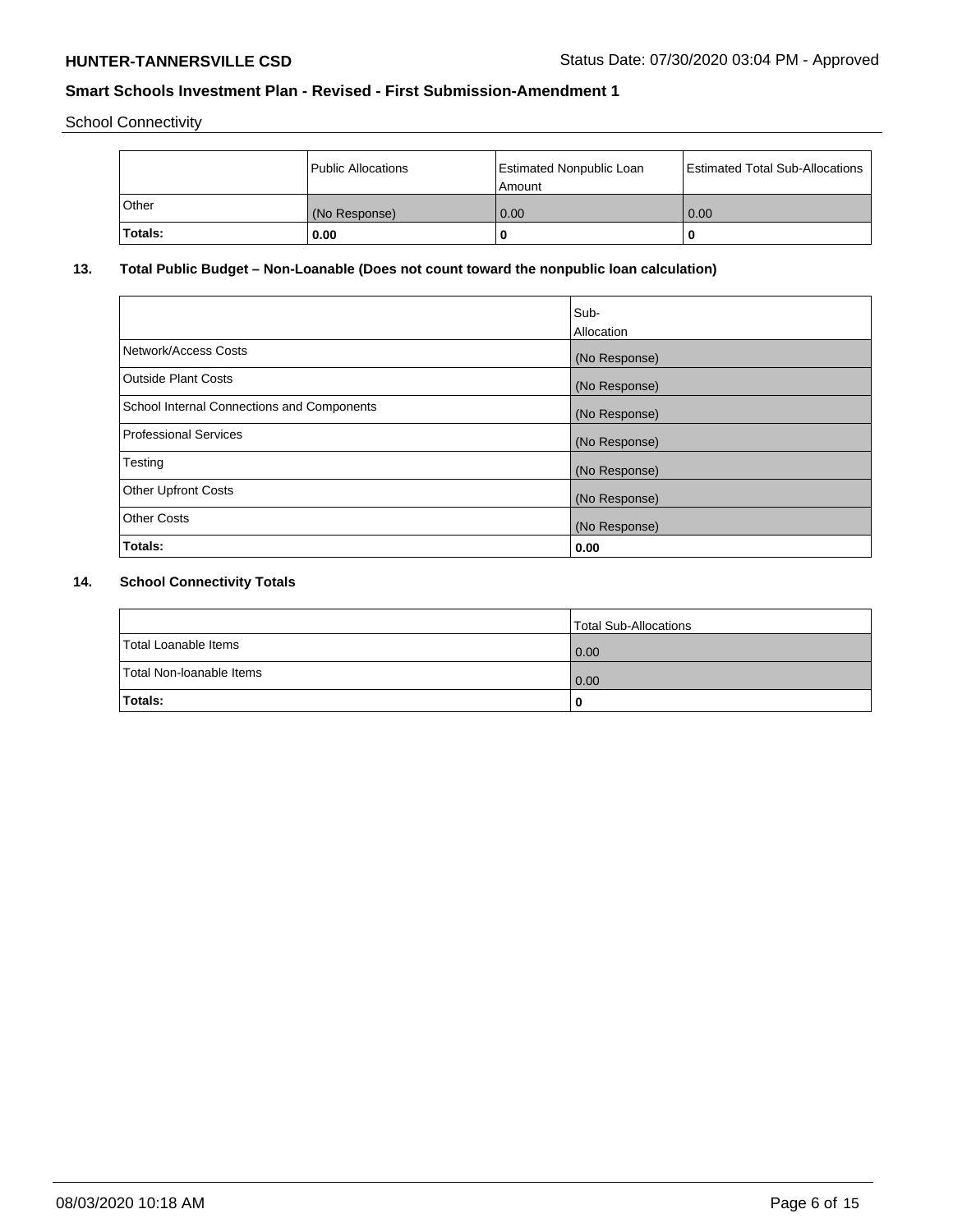Community Connectivity (Broadband and Wireless)

**1. Describe how you intend to use Smart Schools Bond Act funds for high-speed broadband and/or wireless connectivity projects in the community.**

(No Response)

**2. Please describe how the proposed project(s) will promote student achievement and increase student and/or staff access to the Internet in a manner that enhances student learning and/or instruction outside of the school day and/or school building.**

(No Response)

**3. Community connectivity projects must comply with all the necessary local building codes and regulations (building and related permits are not required prior to plan submission).**

 $\Box$  I certify that we will comply with all the necessary local building codes and regulations.

**4. Please describe the physical location of the proposed investment.**

(No Response)

**5. Please provide the initial list of partners participating in the Community Connectivity Broadband Project, along with their Federal Tax Identification (Employer Identification) number.**

| <b>Project Partners</b> | l Federal ID # |
|-------------------------|----------------|
| (No Response)           | (No Response)  |

**6. Please detail the type, quantity, per unit cost and total cost of the eligible items under each sub-category.**

| Select the allowable expenditure | Item to be purchased | Quantity      | Cost per Item | <b>Total Cost</b> |
|----------------------------------|----------------------|---------------|---------------|-------------------|
| type.                            |                      |               |               |                   |
| Repeat to add another item under |                      |               |               |                   |
| each type.                       |                      |               |               |                   |
| (No Response)                    | (No Response)        | (No Response) | (No Response) | 0.00              |
|                                  |                      | o             | 0.00          |                   |

**7. If you are submitting an allocation for Community Connectivity, complete this table.**

**Note that the calculated Total at the bottom of the table must equal the Total allocation for this category that you entered in the SSIP Overview overall budget.**

|                                    | Sub-Allocation |
|------------------------------------|----------------|
| Network/Access Costs               | (No Response)  |
| Outside Plant Costs                | (No Response)  |
| <b>Tower Costs</b>                 | (No Response)  |
| <b>Customer Premises Equipment</b> | (No Response)  |
| <b>Professional Services</b>       | (No Response)  |
| Testing                            | (No Response)  |
| <b>Other Upfront Costs</b>         | (No Response)  |
| <b>Other Costs</b>                 | (No Response)  |
| Totals:                            | 0.00           |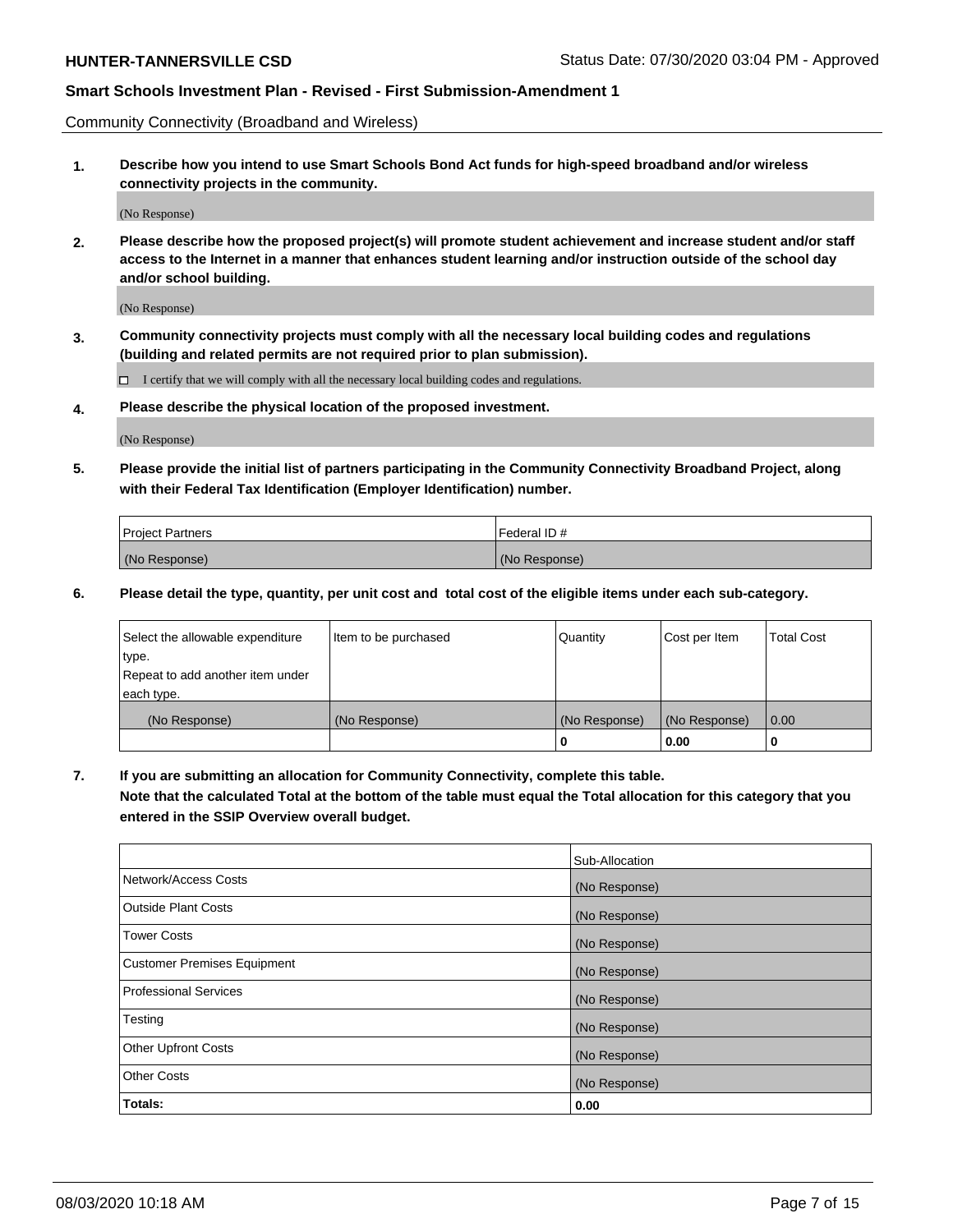### Classroom Learning Technology

**1. In order for students and faculty to receive the maximum benefit from the technology made available under the Smart Schools Bond Act, their school buildings must possess sufficient connectivity infrastructure to ensure that devices can be used during the school day. Smart Schools Investment Plans must demonstrate that sufficient infrastructure that meets the Federal Communications Commission's 100 Mbps per 1,000 students standard currently exists in the buildings where new devices will be deployed, or is a planned use of a portion of Smart Schools Bond Act funds, or is under development through another funding source. Smart Schools Bond Act funds used for technology infrastructure or classroom technology investments must increase the number of school buildings that meet or exceed the minimum speed standard of 100 Mbps per 1,000 students and staff within 12 months. This standard may be met on either a contracted 24/7 firm service or a**

- **"burstable" capability. If the standard is met under the burstable criteria, it must be:**
- **1. Specifically codified in a service contract with a provider, and**

**2. Guaranteed to be available to all students and devices as needed, particularly during periods of high demand, such as computer-based testing (CBT) periods.**

**Please describe how your district already meets or is planning to meet this standard within 12 months of plan submission.**

(No Response)

- **1a. If a district believes that it will be impossible to meet this standard within 12 months, it may apply for a waiver of this requirement, as described on the Smart Schools website. The waiver must be filed and approved by SED prior to submitting this survey.**
	- By checking this box, you are certifying that the school district has an approved waiver of this requirement on file with the New York State Education Department.
- **2. Connectivity Speed Calculator (Required). If the district currently meets the required speed, enter "Currently Met" in the last box: Expected Date When Required Speed Will be Met.**

|                  | l Number of     | Required Speed | Current Speed in | <b>Expected Speed</b> | <b>Expected Date</b>                |
|------------------|-----------------|----------------|------------------|-----------------------|-------------------------------------|
|                  | <b>Students</b> | l in Mbps      | l Mbps           | to be Attained        | When Required                       |
|                  |                 |                |                  |                       | Within 12 Months  Speed Will be Met |
| Calculated Speed | (No Response)   | 0.00           | (No Response)    | l (No Response)       | (No Response)                       |

**3. If the district wishes to have students and staff access the Internet from wireless devices within the school building, or in close proximity to it, it must first ensure that it has a robust Wi-Fi network in place that has sufficient bandwidth to meet user demand.**

**Please describe how you have quantified this demand and how you plan to meet this demand.**

(No Response)

**4. All New York State public school districts are required to complete and submit an Instructional Technology Plan survey to the New York State Education Department in compliance with Section 753 of the Education Law and per Part 100.12 of the Commissioner's Regulations.**

**Districts that include educational technology purchases as part of their Smart Schools Investment Plan must have a submitted and approved Instructional Technology Plan survey on file with the New York State Education Department.**

- By checking this box, you are certifying that the school district has an approved Instructional Technology Plan survey on file with the New York State Education Department.
- **5. Describe the devices you intend to purchase and their compatibility with existing or planned platforms or systems. Specifically address the adequacy of each facility's electrical, HVAC and other infrastructure necessary to install and support the operation of the planned technology.**

(No Response)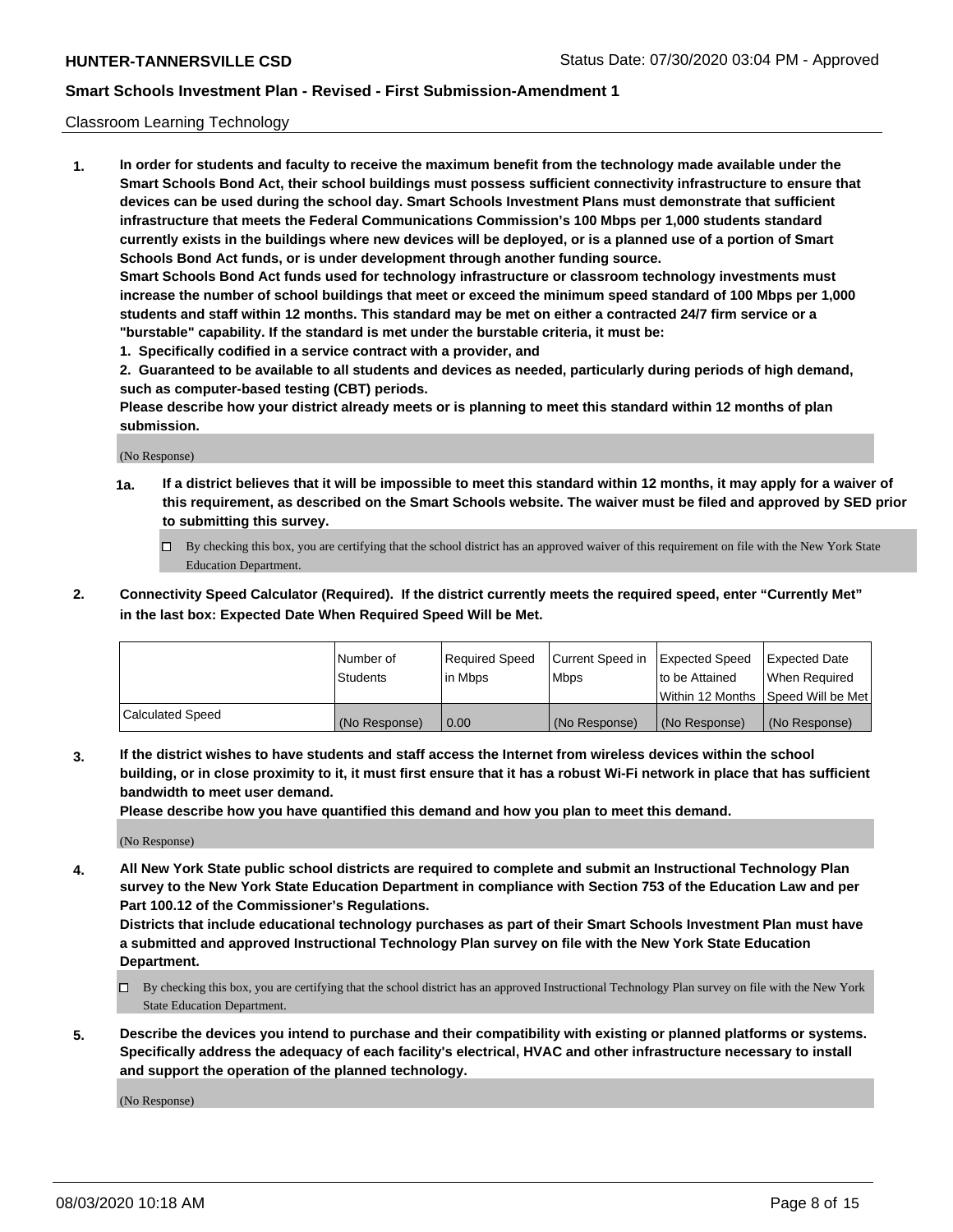### Classroom Learning Technology

- **6. Describe how the proposed technology purchases will:**
	- **> enhance differentiated instruction;**
	- **> expand student learning inside and outside the classroom;**
	- **> benefit students with disabilities and English language learners; and**
	- **> contribute to the reduction of other learning gaps that have been identified within the district.**

**The expectation is that districts will place a priority on addressing the needs of students who struggle to succeed in a rigorous curriculum. Responses in this section should specifically address this concern and align with the district's Instructional Technology Plan (in particular Question 2 of E. Curriculum and Instruction: "Does the district's instructional technology plan address the needs of students with disabilities to ensure equitable access to instruction, materials and assessments?" and Question 3 of the same section: "Does the district's instructional technology plan address the provision of assistive technology specifically for students with disabilities to ensure access to and participation in the general curriculum?")**

**In addition, describe how the district ensures equitable access to instruction, materials and assessments and participation in the general curriculum for both SWD and English Language Learners/Multilingual Learners (ELL/MLL) students.**

(No Response)

**7. Where appropriate, describe how the proposed technology purchases will enhance ongoing communication with parents and other stakeholders and help the district facilitate technology-based regional partnerships, including distance learning and other efforts.**

(No Response)

**8. Describe the district's plan to provide professional development to ensure that administrators, teachers and staff can employ the technology purchased to enhance instruction successfully.**

**Note: This response should be aligned and expanded upon in accordance with your district's response to Question 1 of F. Professional Development of your Instructional Technology Plan: "Please provide a summary of professional development offered to teachers and staff, for the time period covered by this plan, to support technology to enhance teaching and learning. Please include topics, audience and method of delivery within your summary."**

(No Response)

- **9. Districts must contact one of the SUNY/CUNY teacher preparation programs listed on the document on the left side of the page that supplies the largest number of the district's new teachers to request advice on innovative uses and best practices at the intersection of pedagogy and educational technology.**
	- By checking this box, you certify that you have contacted the SUNY/CUNY teacher preparation program that supplies the largest number of your new teachers to request advice on these issues.
	- **9a. Please enter the name of the SUNY or CUNY Institution that you contacted.**

(No Response)

**9b. Enter the primary Institution phone number.**

(No Response)

**9c. Enter the name of the contact person with whom you consulted and/or will be collaborating with on innovative uses of technology and best practices.**

(No Response)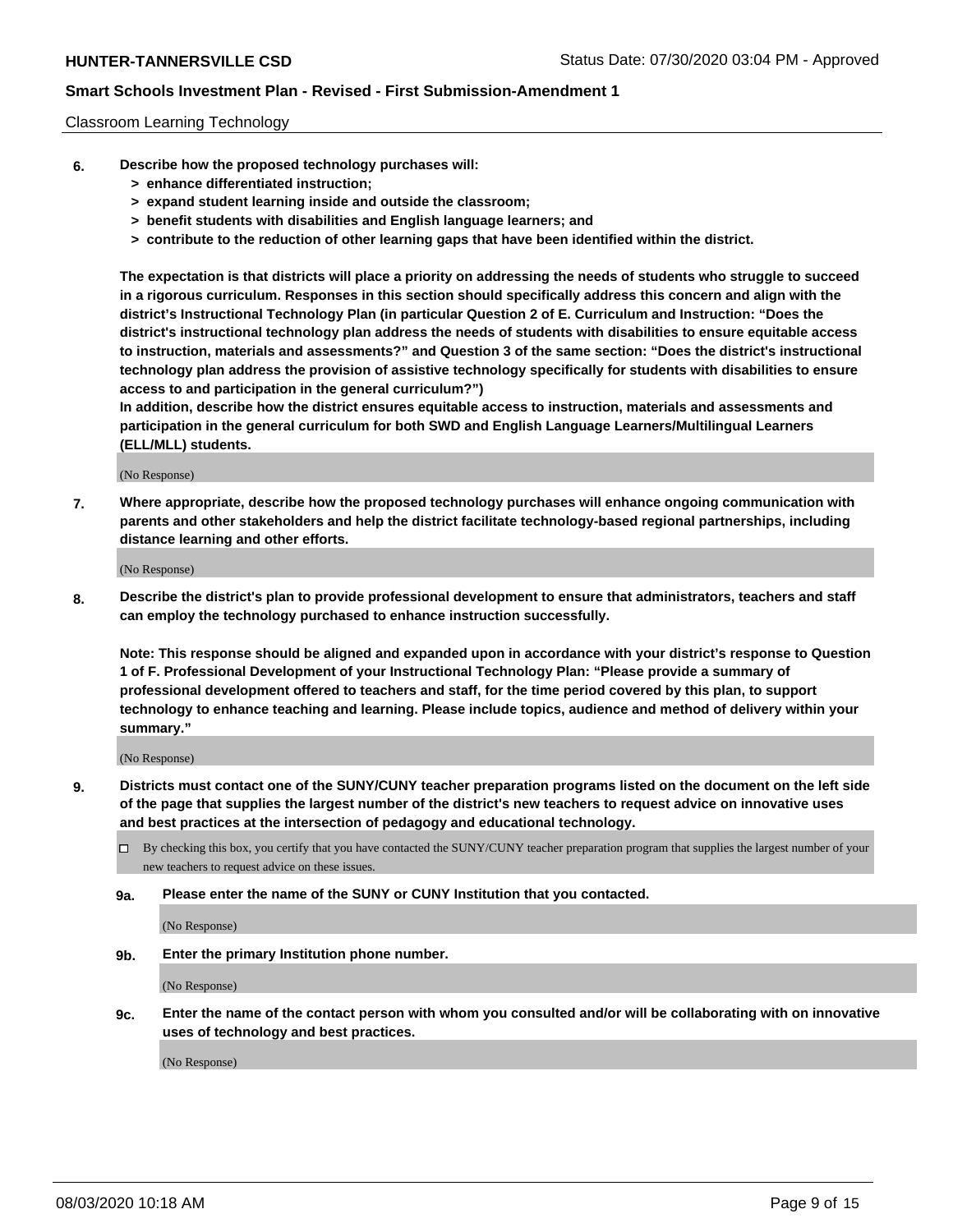### Classroom Learning Technology

**10. To ensure the sustainability of technology purchases made with Smart Schools funds, districts must demonstrate a long-term plan to maintain and replace technology purchases supported by Smart Schools Bond Act funds. This sustainability plan shall demonstrate a district's capacity to support recurring costs of use that are ineligible for Smart Schools Bond Act funding such as device maintenance, technical support, Internet and wireless fees, maintenance of hotspots, staff professional development, building maintenance and the replacement of incidental items. Further, such a sustainability plan shall include a long-term plan for the replacement of purchased devices and equipment at the end of their useful life with other funding sources.**

 $\Box$  By checking this box, you certify that the district has a sustainability plan as described above.

**11. Districts must ensure that devices purchased with Smart Schools Bond funds will be distributed, prepared for use, maintained and supported appropriately. Districts must maintain detailed device inventories in accordance with generally accepted accounting principles.**

By checking this box, you certify that the district has a distribution and inventory management plan and system in place.

#### **12. Please detail the type, quantity, per unit cost and total cost of the eligible items under each sub-category.**

| Select the allowable expenditure<br>type.<br>Repeat to add another item under | Item to be Purchased | Quantity      | Cost per Item | <b>Total Cost</b> |
|-------------------------------------------------------------------------------|----------------------|---------------|---------------|-------------------|
| each type.<br>(No Response)                                                   | (No Response)        | (No Response) | (No Response) | 0.00              |
|                                                                               |                      | 0             | 0.00          |                   |

### **13. Final 2014-15 BEDS Enrollment to calculate Nonpublic Sharing Requirement (no changes allowed.)**

|            | l Public Enrollment | Nonpublic Enrollment | <b>Total Enrollment</b> | Nonpublic<br>l Percentage |
|------------|---------------------|----------------------|-------------------------|---------------------------|
| Enrollment | 326                 | 38                   | 364.00                  | 10.44                     |

### **14. If you are submitting an allocation for Classroom Learning Technology complete this table.**

|                         | Public School Sub-Allocation | <b>Estimated Nonpublic Loan</b><br>Amount<br>(Based on Percentage Above) | Estimated Total Public and<br>Nonpublic Sub-Allocation |
|-------------------------|------------------------------|--------------------------------------------------------------------------|--------------------------------------------------------|
| Interactive Whiteboards | (No Response)                | 0.00                                                                     | 0.00                                                   |
| Computer Servers        | (No Response)                | 0.00                                                                     | 0.00                                                   |
| Desktop Computers       | (No Response)                | 0.00                                                                     | 0.00                                                   |
| <b>Laptop Computers</b> | (No Response)                | 0.00                                                                     | 0.00                                                   |
| <b>Tablet Computers</b> | (No Response)                | 0.00                                                                     | 0.00                                                   |
| Other Costs             | (No Response)                | 0.00                                                                     | 0.00                                                   |
| Totals:                 | 0.00                         | 0                                                                        | 0                                                      |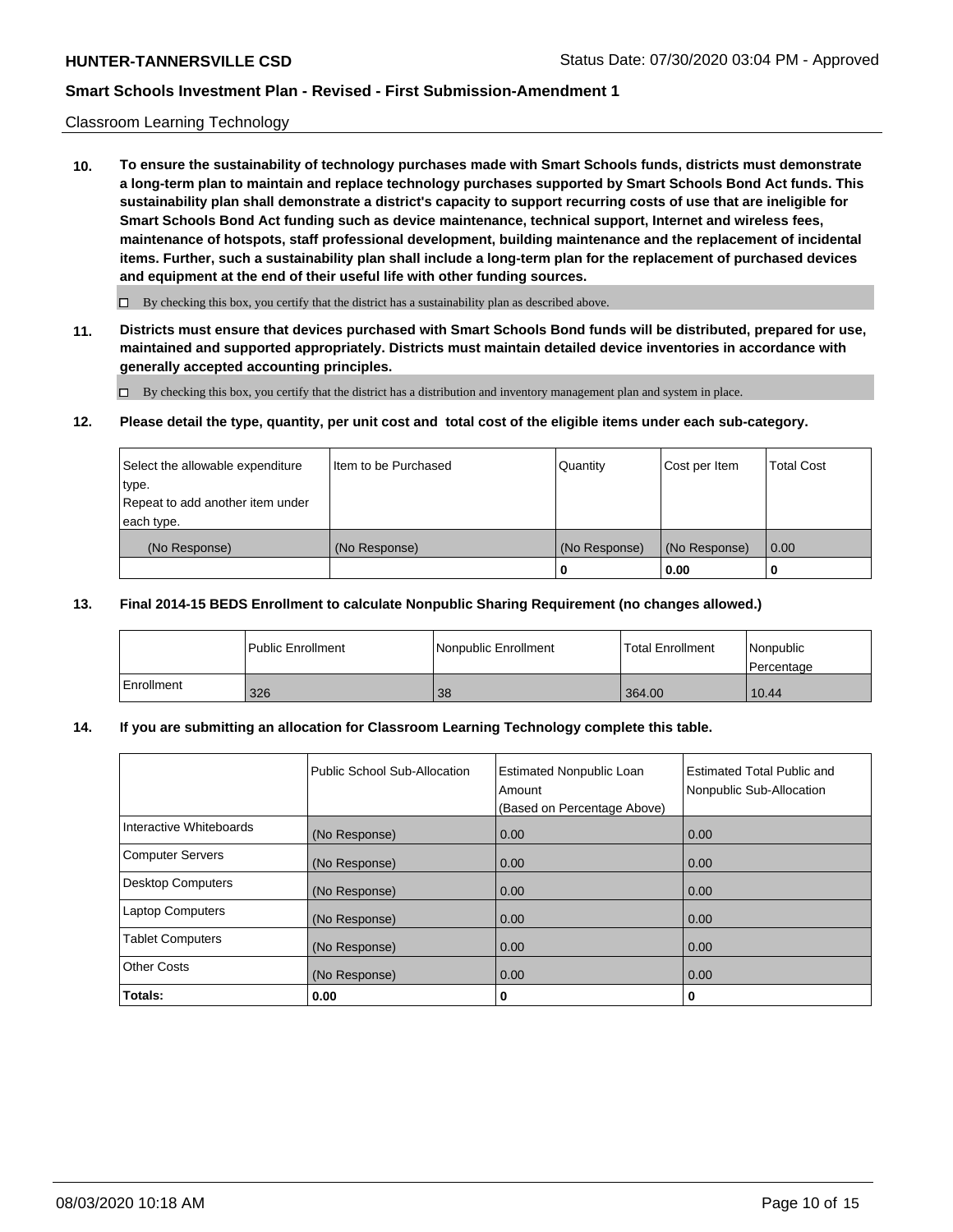### Pre-Kindergarten Classrooms

**1. Provide information regarding how and where the district is currently serving pre-kindergarten students and justify the need for additional space with enrollment projections over 3 years.**

(No Response)

- **2. Describe the district's plan to construct, enhance or modernize education facilities to accommodate prekindergarten programs. Such plans must include:**
	- **Specific descriptions of what the district intends to do to each space;**
	- **An affirmation that new pre-kindergarten classrooms will contain a minimum of 900 square feet per classroom;**
	- **The number of classrooms involved;**
	- **The approximate construction costs per classroom; and**
	- **Confirmation that the space is district-owned or has a long-term lease that exceeds the probable useful life of the improvements.**

(No Response)

**3. Smart Schools Bond Act funds may only be used for capital construction costs. Describe the type and amount of additional funds that will be required to support ineligible ongoing costs (e.g. instruction, supplies) associated with any additional pre-kindergarten classrooms that the district plans to add.**

(No Response)

**4. All plans and specifications for the erection, repair, enlargement or remodeling of school buildings in any public school district in the State must be reviewed and approved by the Commissioner. Districts that plan capital projects using their Smart Schools Bond Act funds will undergo a Preliminary Review Process by the Office of Facilities Planning.**

**Please indicate on a separate row each project number given to you by the Office of Facilities Planning.**

| Project Number |  |
|----------------|--|
| (No Response)  |  |
|                |  |

**5. Please detail the type, quantity, per unit cost and total cost of the eligible items under each sub-category.**

| Select the allowable expenditure | Item to be purchased | Quantity      | Cost per Item | <b>Total Cost</b> |
|----------------------------------|----------------------|---------------|---------------|-------------------|
| type.                            |                      |               |               |                   |
| Repeat to add another item under |                      |               |               |                   |
| each type.                       |                      |               |               |                   |
| (No Response)                    | (No Response)        | (No Response) | (No Response) | 0.00              |
|                                  |                      | o             | 0.00          | u                 |

**6. If you have made an allocation for Pre-Kindergarten Classrooms, complete this table. Note that the calculated Total at the bottom of the table must equal the Total allocation for this category that you entered in the SSIP Overview overall budget.**

|                                          | Sub-Allocation |
|------------------------------------------|----------------|
| Construct Pre-K Classrooms               | (No Response)  |
| Enhance/Modernize Educational Facilities | (No Response)  |
| <b>Other Costs</b>                       | (No Response)  |
| Totals:                                  | 0.00           |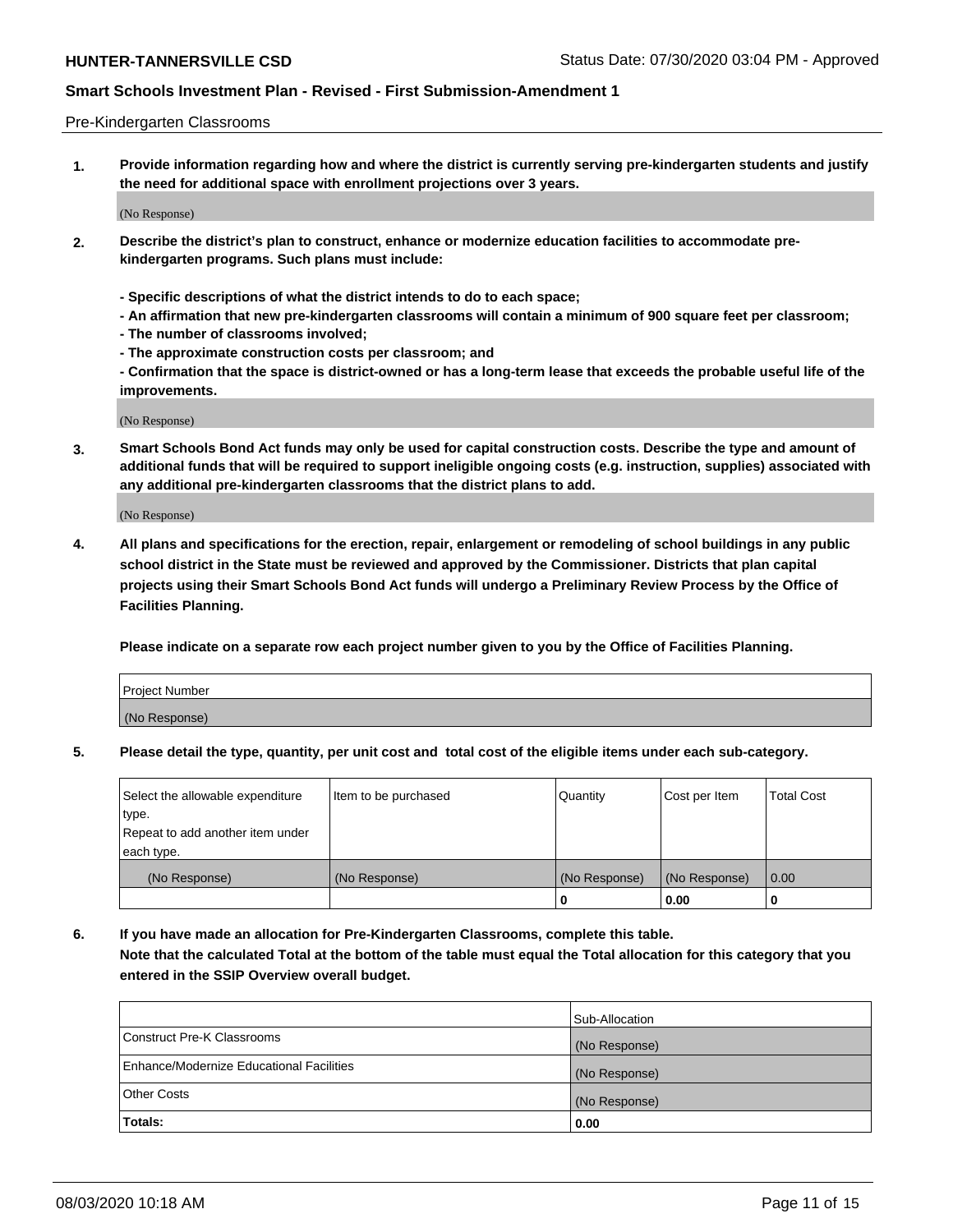Replace Transportable Classrooms

**1. Describe the district's plan to construct, enhance or modernize education facilities to provide high-quality instructional space by replacing transportable classrooms.**

(No Response)

**2. All plans and specifications for the erection, repair, enlargement or remodeling of school buildings in any public school district in the State must be reviewed and approved by the Commissioner. Districts that plan capital projects using their Smart Schools Bond Act funds will undergo a Preliminary Review Process by the Office of Facilities Planning.**

**Please indicate on a separate row each project number given to you by the Office of Facilities Planning.**

| Project Number |  |
|----------------|--|
|                |  |
| (No Response)  |  |

**3. For large projects that seek to blend Smart Schools Bond Act dollars with other funds, please note that Smart Schools Bond Act funds can be allocated on a pro rata basis depending on the number of new classrooms built that directly replace transportable classroom units.**

**If a district seeks to blend Smart Schools Bond Act dollars with other funds describe below what other funds are being used and what portion of the money will be Smart Schools Bond Act funds.**

(No Response)

**4. Please detail the type, quantity, per unit cost and total cost of the eligible items under each sub-category.**

| Select the allowable expenditure | Item to be purchased | Quantity      | Cost per Item | Total Cost |
|----------------------------------|----------------------|---------------|---------------|------------|
| ∣type.                           |                      |               |               |            |
| Repeat to add another item under |                      |               |               |            |
| each type.                       |                      |               |               |            |
| (No Response)                    | (No Response)        | (No Response) | (No Response) | 0.00       |
|                                  |                      | u             | 0.00          |            |

**5. If you have made an allocation for Replace Transportable Classrooms, complete this table. Note that the calculated Total at the bottom of the table must equal the Total allocation for this category that you entered in the SSIP Overview overall budget.**

|                                                | Sub-Allocation |
|------------------------------------------------|----------------|
| Construct New Instructional Space              | (No Response)  |
| Enhance/Modernize Existing Instructional Space | (No Response)  |
| <b>Other Costs</b>                             | (No Response)  |
| Totals:                                        | 0.00           |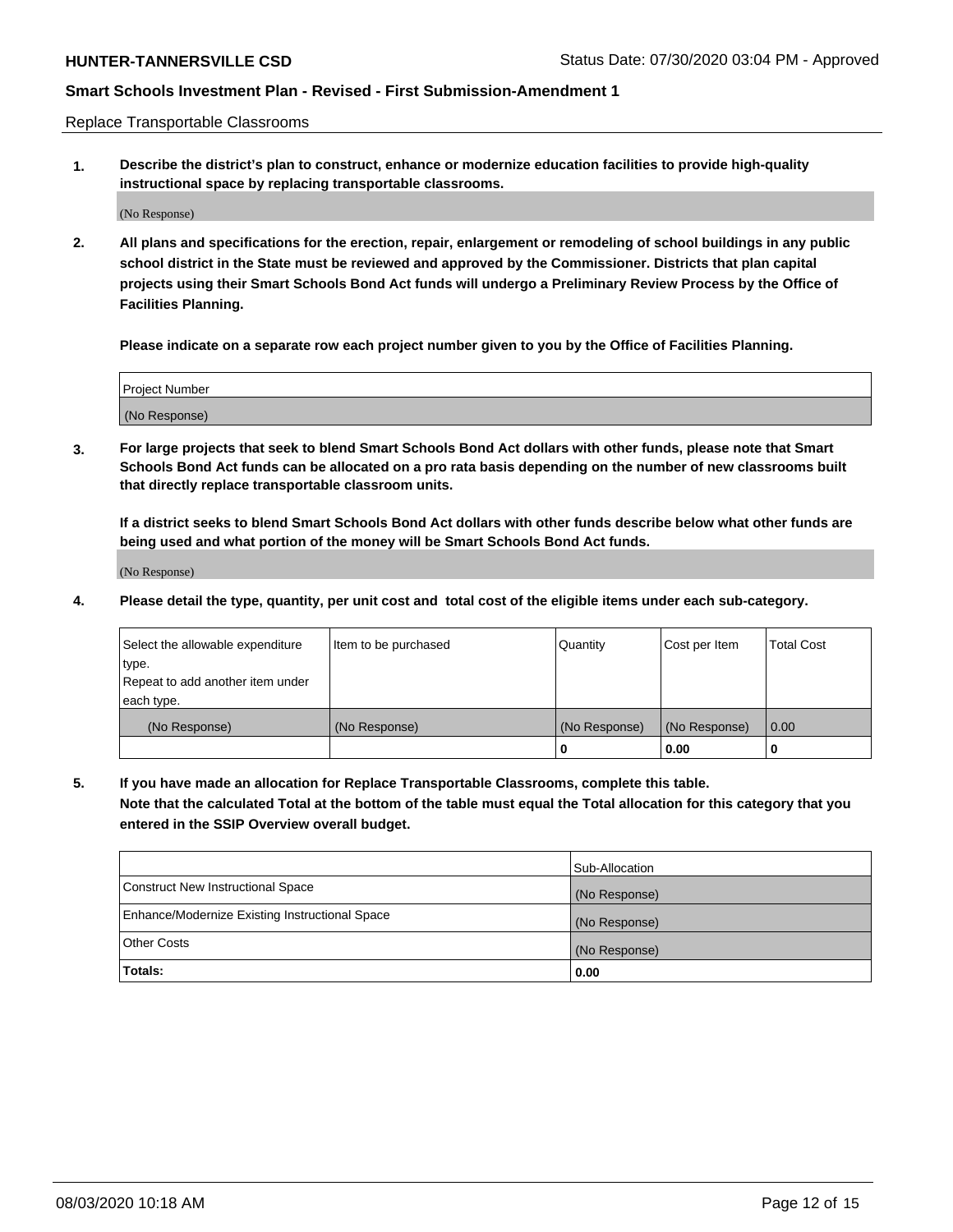### High-Tech Security Features

## **1. Describe how you intend to use Smart Schools Bond Act funds to install high-tech security features in school buildings and on school campuses.**

The previously approved project included security upgrades and door hardening, this being of similar scope has been submitted as an amendment to expedite the critical safety of the main entrance to the school.

Three existing 36" x 84" interior vestibule wood and glass doors are not able to be secured and can be easily breached by an intruder. They are intended to be replaced with solid core wood doors with bullet resistant glass to secure the main entry of the school. A camera will be installed in the vestibule to identify visitors and once cleared, a door electronic release will be activated to allow entry.

**2. All plans and specifications for the erection, repair, enlargement or remodeling of school buildings in any public school district in the State must be reviewed and approved by the Commissioner. Smart Schools plans with any expenditures in the High-Tech Security category require a project number from the Office of Facilities Planning. Districts must submit an SSBA LOI and receive project numbers prior to submitting the SSIP. As indicated on the LOI, some projects may be eligible for a streamlined review and will not require a building permit. Please indicate on a separate row each project number given to you by the Office of Facilities Planning.**

| <b>Project Number</b> |  |
|-----------------------|--|
| 19-09-01-04-7-999-BA1 |  |

- **3. Was your project deemed eligible for streamlined Review?**
	- Yes
	- $\square$  No
	- **3a. Districts with streamlined projects must certify that they have reviewed all installations with their licensed architect or engineer of record, and provide that person's name and license number. The licensed professional must review the products and proposed method of installation prior to implementation and review the work during and after completion in order to affirm that the work was code-compliant, if requested.**

By checking this box, you certify that the district has reviewed all installations with a licensed architect or engineer of record.

### **4. Include the name and license number of the architect or engineer of record.**

| Name         | License Number |
|--------------|----------------|
| John Sharkey | 22726          |

**5. Please detail the type, quantity, per unit cost and total cost of the eligible items under each sub-category.**

| Select the allowable expenditure<br>∣type.<br>Repeat to add another item under<br>each type. | Item to be purchased                        | Quantity | Cost per Item | <b>Total Cost</b> |
|----------------------------------------------------------------------------------------------|---------------------------------------------|----------|---------------|-------------------|
| Approved Door Hardening                                                                      | LCN Closer 4111 CUSH                        | 3        | 180.00        | 540.00            |
| Approved Door Hardening                                                                      | Ives kickplate 8400                         | 3        | 80.00         | 240.00            |
| Approved Door Hardening                                                                      | Ives continuous hinge 224HD                 | 3        | 100.00        | 300.00            |
| Approved Door Hardening                                                                      | Security desk modifications                 |          | 3.000.00      | 3.000.00          |
| Approved Door Hardening                                                                      | Labor to install doors and hardware         | 3        | 1,500.00      | 4,500.00          |
| Approved Door Hardening                                                                      | A Phone Buzzer tied into existing<br>system |          | 900.00        | 900.00            |
| Approved Door Hardening                                                                      | Sargent 8888 Exit Device                    | 3        | 1.200.00      | 3,600.00          |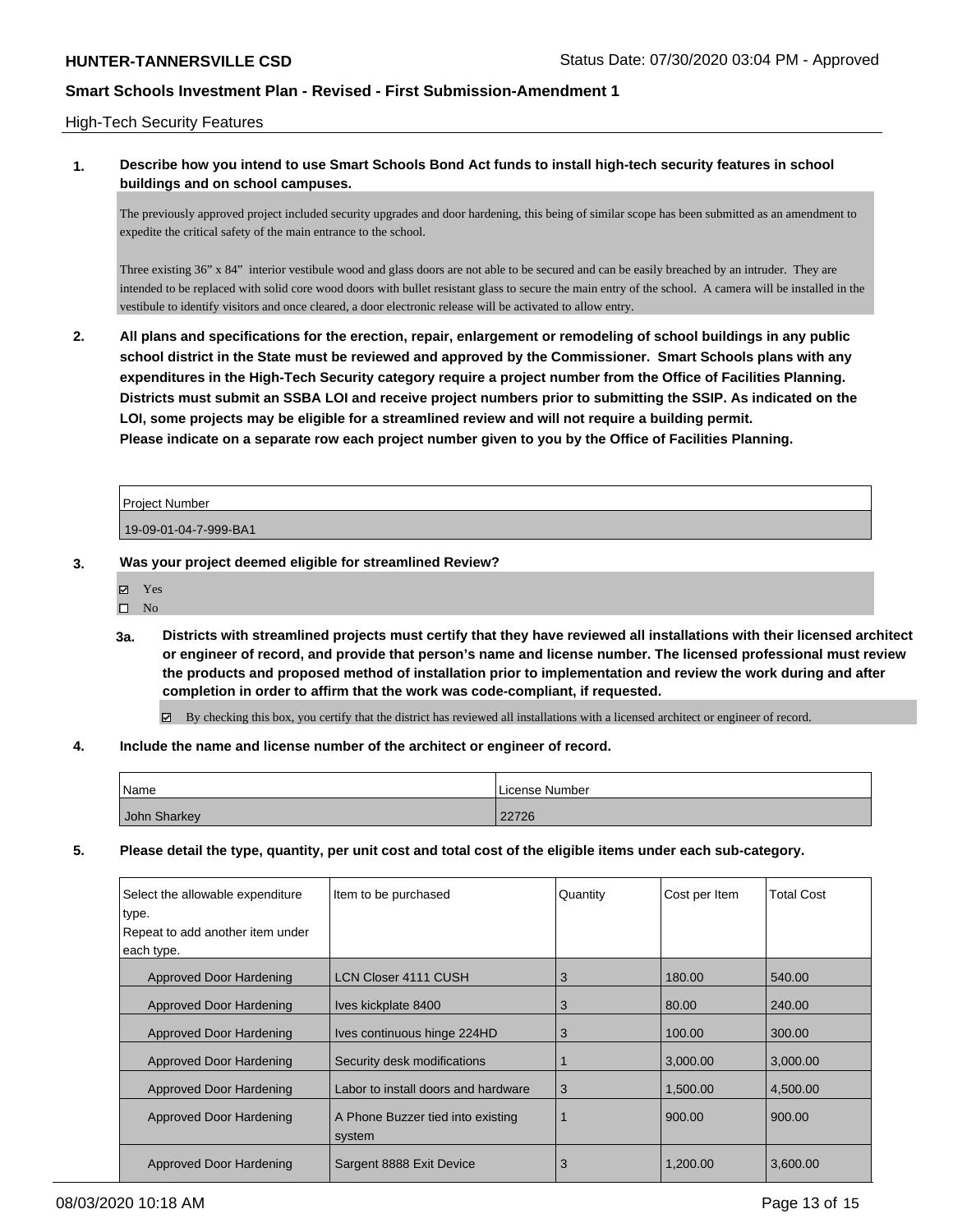## High-Tech Security Features

| Select the allowable expenditure<br>type.      | Item to be purchased               | Quantity | Cost per Item | <b>Total Cost</b> |
|------------------------------------------------|------------------------------------|----------|---------------|-------------------|
| Repeat to add another item under<br>each type. |                                    |          |               |                   |
|                                                |                                    |          |               |                   |
| Approved Door Hardening                        | Sargent Electronic Latch EPTC      |          | 800.00        | 800.00            |
| Approved Door Hardening                        | Architecture and incidental fees   |          | 5,000.00      | 5,000.00          |
| <b>Approved Door Hardening</b>                 | NGP weatherstripping               | 3        | 50.00         | 150.00            |
| Approved Door Hardening                        | Remove existing doors and hardware | 3        | 300.00        | 900.00            |
| Approved Door Hardening                        | <b>Wood Door</b>                   | 3        | 1,400.00      | 4,200.00          |
| <b>Electronic Security System</b>              | Camera tied into existing system   |          | 500.00        | 500.00            |
| <b>Approved Door Hardening</b>                 | Painting/staining/patching         |          | 1,000.00      | 1,000.00          |
| Approved Door Hardening                        | <b>Security Glass</b>              | 3        | 500.00        | 1,500.00          |
|                                                |                                    | 33       | 16,510.00     | 27,130            |

**6. If you have made an allocation for High-Tech Security Features, complete this table. Enter each Sub-category Public Allocation based on the the expenditures listed in Table #5.**

|                                                      | Sub-Allocation    |
|------------------------------------------------------|-------------------|
| Capital-Intensive Security Project (Standard Review) | $\overline{0.00}$ |
| Electronic Security System                           | 500.00            |
| <b>Entry Control System</b>                          | 0.00              |
| Approved Door Hardening Project                      | 26,630.00         |
| <b>Other Costs</b>                                   | 0.00              |
| Totals:                                              | 27,130.00         |